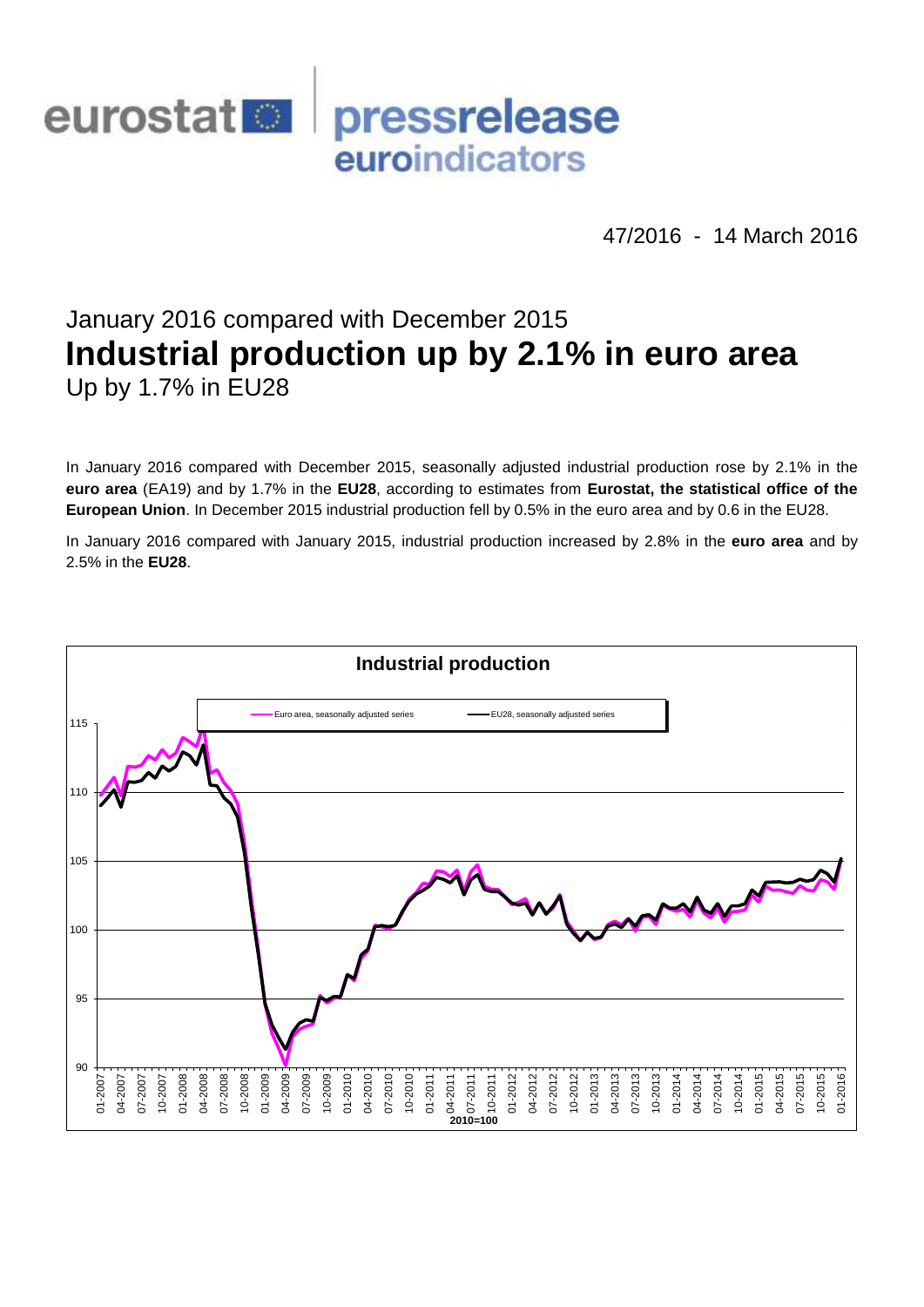## **Monthly comparison by main industrial grouping and by Member State**

The increase of 2.1% in industrial production in the **euro area** in January 2016, compared with December 2015, is due to production of capital goods rising by 3.9%, energy and non-durable consumer goods both by 2.4%, durable consumer goods by 1.3% and intermediate goods by 0.9%.

In the **EU28**, the increase of 1.7% is due to production of capital goods rising by 3.3%, energy by 2.0%, nondurable consumer goods by 1.5%, and intermediate goods and durable consumer goods both by 1.0%.

Among Member States for which data are available, the highest increases in industrial production were registered in **Ireland** (+12.7%), **Estonia** (+4.9%), **Croatia** (+3.2%) and **Germany** (+2.9%), and the largest decreases in **Malta** (-5.0%), **Romania** (-2.3%) and **Finland** (-2.1%).

## **Annual comparison by main industrial grouping and by Member State**

The increase of 2.8% in industrial production in the **euro area** in January 2016, compared with January 2015, is due to production of non-durable consumer goods rising by 7.3%, capital goods by 4.6%, durable consumer goods by 3.2% and intermediate goods by 1.9%, while production of energy fell by 3.7%.

In the **EU28**, the increase of 2.5% is due to production of non-durable consumer goods rising by 5.3%, capital goods by 4.7%, durable consumer goods by 3.0% and intermediate goods by 1.4%, while production of energy fell by 2.7%.

Among Member States for which data are available, the highest increases in industrial production were registered in **Ireland** (+42.7%), **Lithuania** (+10.5%) and **Croatia** (+9.3%), and the largest decreases in **Malta** (-8.9%), the **Netherlands** (-3.9%) and **Finland** (-1.9%).

#### Geographical information

The **euro area** (EA19) includes Belgium, Germany, Estonia, Ireland, Greece, Spain, France, Italy, Cyprus, Latvia, Lithuania, Luxembourg, Malta, the Netherlands, Austria, Portugal, Slovenia, Slovakia and Finland.

The **European Union** (EU28) includes Belgium, Bulgaria, the Czech Republic, Denmark, Germany, Estonia, Ireland, Greece, Spain, France, Croatia, Italy, Cyprus, Latvia, Lithuania, Luxembourg, Hungary, Malta, the Netherlands, Austria, Poland, Portugal, Romania, Slovenia, Slovakia, Finland, Sweden and the United Kingdom.

#### Methods and definitions

The **index of industrial production** measures the evolution of the volume of production for industry excluding construction, based on data adjusted for calendar and seasonal effects.

Seasonally adjusted euro area and EU series are calculated by aggregating the seasonally adjusted national data. Eurostat carries out the seasonal adjustment of the data for those countries that do not adjust their data for seasonal effects.

Total industry covers [NACE rev.2](http://ec.europa.eu/eurostat/ramon/nomenclatures/index.cfm?TargetUrl=LST_NOM_DTL&StrNom=NACE_REV2&StrLanguageCode=EN&IntPcKey=&StrLayoutCode=HIERARCHIC) sections B to D.

Missing observations from Member States for recent months are estimated for the calculation of the euro area and the EU aggregates.

#### Revisions and timetable

Compared with data issued in the News Release [31/2016](http://ec.europa.eu/eurostat/documents/2995521/7156164/4-12022016-AP-EN.pdf/3e692394-f846-41a1-ae1a-be73f2d146e1) of 12 February 2016, the monthly percentage change for December 2015 have been revised from -1.0% to -0.5% in the euro area and from -1.0% to -0.6% in the EU28. The annual percentage changes have been revised from -1.3% to -0.1% in the euro area and from -0.8% to +0.2% in the EU28.

#### For more information

Eurostat's [database section](http://ec.europa.eu/eurostat/web/short-term-business-statistics/data/database) on short-term business statistics Eurostat's [Statistics Explained article](http://ec.europa.eu/eurostat/statistics-explained/index.php/Industrial_production_(volume)_index_overview) on the industrial production index Th[e weights of the Member States](https://circabc.europa.eu/w/browse/5e6d1e48-056c-4c6a-8278-3ab138bcf575) in the EU and euro area aggregates (See file EU-28\_EA-19\_NEWS\_RELEASE\_WEIGHTINGS\_2010) Eurostat's €-indicators [release calendar](http://ec.europa.eu/eurostat/news/release-calendar)

#### Issued by: **Eurostat Press Office**

**Tim ALLEN Tel: +352-4301-33 444 [eurostat-pressoffice@ec.europa.eu](mailto:eurostat-pressoffice@ec.europa.eu)** For further information on data:

**Marko CIP Tel: +352-4301-34 858 [marko.cip@ec.europa.eu](mailto:marko.cip@ec.europa.eu)**

**Media requests**: Eurostat media support / Tel: +352-4301-33 408 / [eurostat-mediasupport@ec.europa.eu](mailto:eurostat-mediasupport@ec.europa.eu) [ec.europa.eu/eurostat/](http://ec.europa.eu/eurostat/) and a control and a control of the eurostat

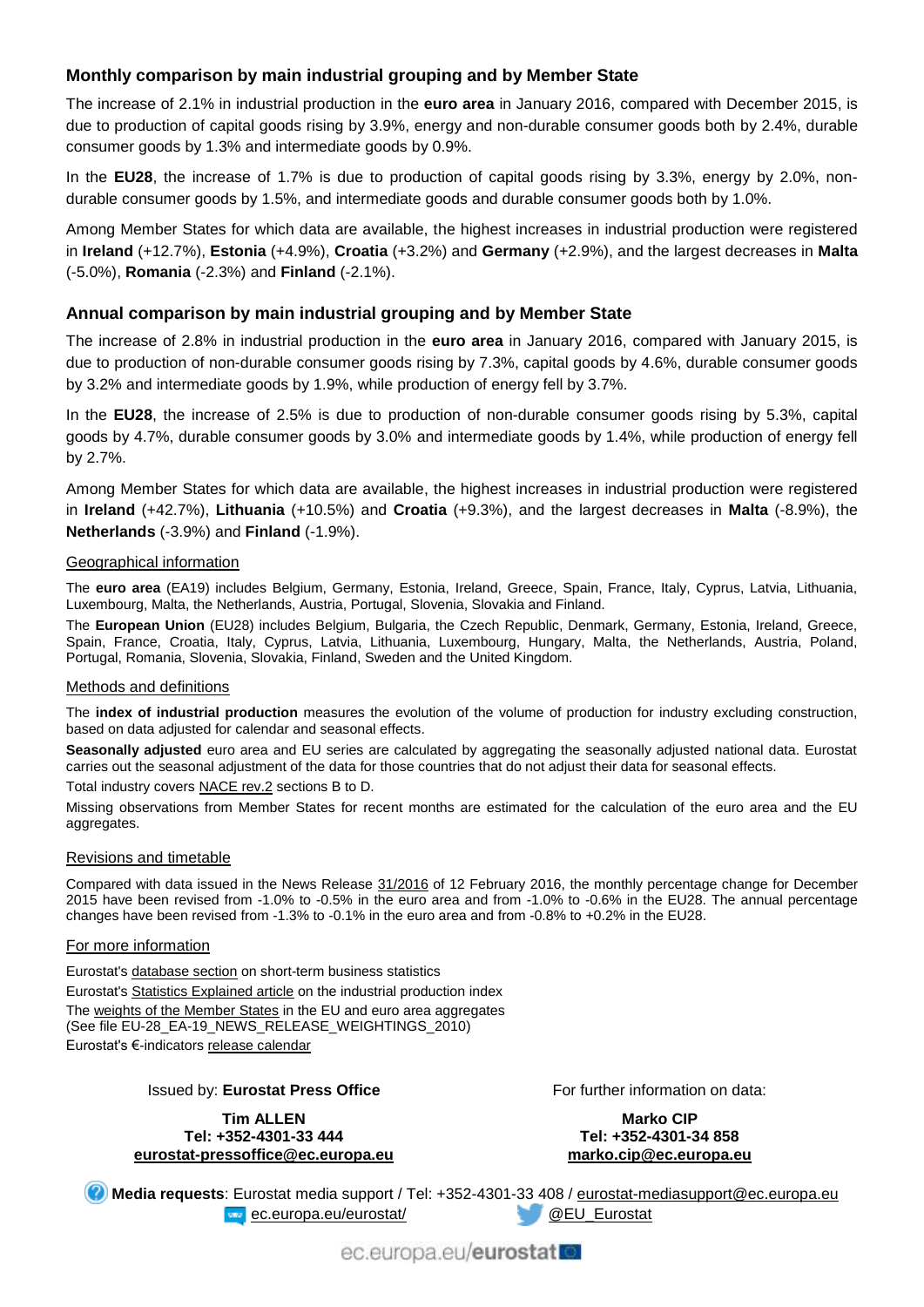## **Industrial production**

% change compared with previous month\*

|                            | Aug-15 | $Sep-15$ | <b>Oct-15</b> | <b>Nov-15</b> | <b>Dec-15</b> | $Jan-16$ |  |
|----------------------------|--------|----------|---------------|---------------|---------------|----------|--|
| <b>EA19</b>                |        |          |               |               |               |          |  |
| Total industry             | $-0.3$ | $-0.1$   | 0.8           | $-0.2$        | $-0.5$        | 2.1      |  |
| Intermediate goods         | 0.3    | 0.1      | 0.1           | 0.8           | $-0.3$        | 0.9      |  |
| Energy                     | $-3.5$ | 1.5      | 1.8           | $-1.8$        | $-3.4$        | 2.4      |  |
| Capital goods              | $-0.7$ | $-0.2$   | 1.4           | $-1.7$        | $-0.6$        | 3.9      |  |
| Durable consumer goods     | 3.4    | $-3.3$   | 2.4           | $-0.8$        | 0.1           | 1.3      |  |
| Non-durable consumer goods | 0.1    | $-1.0$   | 0.5           | 0.3           | 0.2           | 2.4      |  |
| <b>EU28</b>                |        |          |               |               |               |          |  |
| Total industry             | $-0.1$ | 0.1      | 0.7           | $-0.2$        | $-0.6$        | 1.7      |  |
| Intermediate goods         | 0.1    | 0.2      | 0.3           | 0.6           | $-0.5$        | 1.0      |  |
| Energy                     | $-1.6$ | 0.1      | 1.6           | $-1.9$        | $-3.3$        | 2.0      |  |
| Capital goods              | $-0.2$ | 0.3      | 0.9           | $-1.1$        | $-0.6$        | 3.3      |  |
| Durable consumer goods     | 2.0    | $-2.1$   | 1.5           | $-0.2$        | 0.5           | 1.0      |  |
| Non-durable consumer goods | 0.2    | $-0.6$   | 0.2           | 0.0           | 0.4           | 1.5      |  |

The source dataset is availabl[e here.](http://appsso.eurostat.ec.europa.eu/nui/show.do?query=BOOKMARK_DS-069601_QID_-3D4B1659_UID_-3F171EB0&layout=TIME,C,X,0;GEO,L,Y,0;NACE_R2,L,Y,1;INDIC_BT,L,Z,0;S_ADJ,L,Z,1;UNIT,L,Z,2;INDICATORS,C,Z,3;&zSelection=DS-069601INDIC_BT,PROD;DS-069601UNIT,PCH_PRE;DS-069601INDICATORS,OBS_FLAG;DS-069601S_ADJ,SWDA;&rankName1=UNIT_1_2_-1_2&rankName2=INDIC-BT_1_2_-1_2&rankName3=INDICATORS_1_2_-1_2&rankName4=S-ADJ_1_2_-1_2&rankName5=TIME_1_0_0_0&rankName6=GEO_1_0_0_1&rankName7=NACE-R2_1_0_1_1&sortR=ASC_-1_FIRST&sortC=ASC_-1_FIRST&rStp=&cStp=&rDCh=&cDCh=&rDM=true&cDM=true&footnes=false&empty=false&wai=false&time_mode=ROLLING&time_most_recent=true&lang=EN&cfo=%23%23%23%2C%23%23%23.%23%23%23)

| <b>Total industry</b> | <b>Aug-15</b>    | <b>Sep-15</b>    | <b>Oct-15</b>    | <b>Nov-15</b>    | <b>Dec-15</b> | <b>Jan-16</b> |
|-----------------------|------------------|------------------|------------------|------------------|---------------|---------------|
| <b>EA19</b>           | $-0.3$           | $-0.1$           | 0.8              | $-0.2$           | $-0.5$        | 2.1           |
| <b>EU28</b>           | $-0.1$           | 0.1              | 0.7              | $-0.2$           | $-0.6$        | 1.7           |
| <b>Belgium</b>        | $-0.1$           | $\overline{0.1}$ | 0.9              | $\overline{2.2}$ | $-4.0$        | ÷             |
| <b>Bulgaria</b>       | 0.0              | $-0.8$           | 1.1              | 0.5              | 1.5           | 0.9           |
| <b>Czech Republic</b> | $-4.0$           | $\overline{2.4}$ | 1.3              | $-1.3$           | $-2.6$        |               |
| <b>Denmark</b>        | $\overline{3.4}$ | $-1.8$           | $-2.8$           | $-1.3$           | 2.7           | 2.4           |
| Germany               | $-0.7$           | $-1.0$           | 0.6              | $-0.4$           | $-0.2$        | 2.9           |
| <b>Estonia</b>        | 0.5              | $\overline{0.2}$ | 0.4              | $-2.7$           | $-1.6$        | 4.9           |
| <b>Ireland</b>        | $-0.3$           | 0.9              | 2.0              | $-0.9$           | 0.2           | 12.7          |
| Greece                | 4.1              | $-1.7$           | $-1.3$           | 3.8              | 2.3           | $-0.9$        |
| <b>Spain</b>          | $-1.3$           | 1.4              | 0.3              | 0.1              | 0.0           | $-0.2$        |
| <b>France</b>         | 2.9              | $-0.1$           | 0.4              | $-0.5$           | $-0.6$        | 1.4           |
| Croatia               | $-4.1$           | 6.3              | 1.7              | $-1.7$           | $-1.8$        | 3.2           |
| <b>Italy</b>          | $-0.6$           | 0.3              | 0.5              | $-0.4$           | $-0.6$        | 1.9           |
| <b>Cyprus</b>         | 1.1              | $-0.7$           | $-1.0$           | 1.7              | $-0.2$        |               |
| Latvia                | $-1.2$           | $-0.8$           | $-0.3$           | 0.3              | $-1.3$        | $-0.3$        |
| Lithuania             | $-3.4$           | $-1.5$           | 10.7             | $-2.0$           | $-3.3$        | 1.3           |
| Luxembourg            | 4.0              | $-3.1$           | 1.1              | 5.0              | $-3.9$        |               |
| <b>Hungary</b>        | $-1.8$           | 2.9              | 1.6              | $-1.4$           | $-0.7$        | $-0.1$        |
| <b>Malta</b>          | $-1.4$           | 0.1              | 1.6              | $-3.6$           | 0.0           | $-5.0$        |
| <b>Netherlands</b>    | $-3.3$           | 3.5              | 4.3              | 1.8              | $-1.2$        | 2.1           |
| <b>Austria</b>        | $-1.6$           | $-0.5$           | $\overline{2.0}$ | $-1.0$           | $-1.7$        |               |
| Poland                | $-1.3$           | 1.6              | 0.8              | 0.7              | 0.7           | $-0.2$        |
| Portugal              | $-2.0$           | $-1.0$           | 4.0              | $-3.7$           | $-1.2$        | 0.6           |
| Romania               | $-0.5$           | 1.1              | $-0.3$           | $-0.1$           | $-0.3$        | $-2.3$        |
| Slovenia              | $-0.4$           | 0.4              | $-0.3$           | 0.3              | $-1.3$        | ÷             |
| <b>Slovakia</b>       | $-1.5$           | 2.1              | $-0.6$           | 1.9              | $-0.5$        | ÷             |
| <b>Finland</b>        | $-0.9$           | 1.0              | $-0.9$           | $\overline{0.2}$ | 0.9           | $-2.1$        |
| <b>Sweden</b>         | 3.7              | 0.6              | 0.1              | 0.3              | $-2.7$        | 1.3           |
| <b>United Kingdom</b> | 0.9              | 0.0              | $\overline{0.2}$ | $-0.8$           | $-1.1$        | 0.3           |
| Norway                | 0.8              | 1.1              | $-3.4$           | $-0.7$           | $-0.9$        | 0.0           |

\* Calendar and seasonally adjusted

: Data not available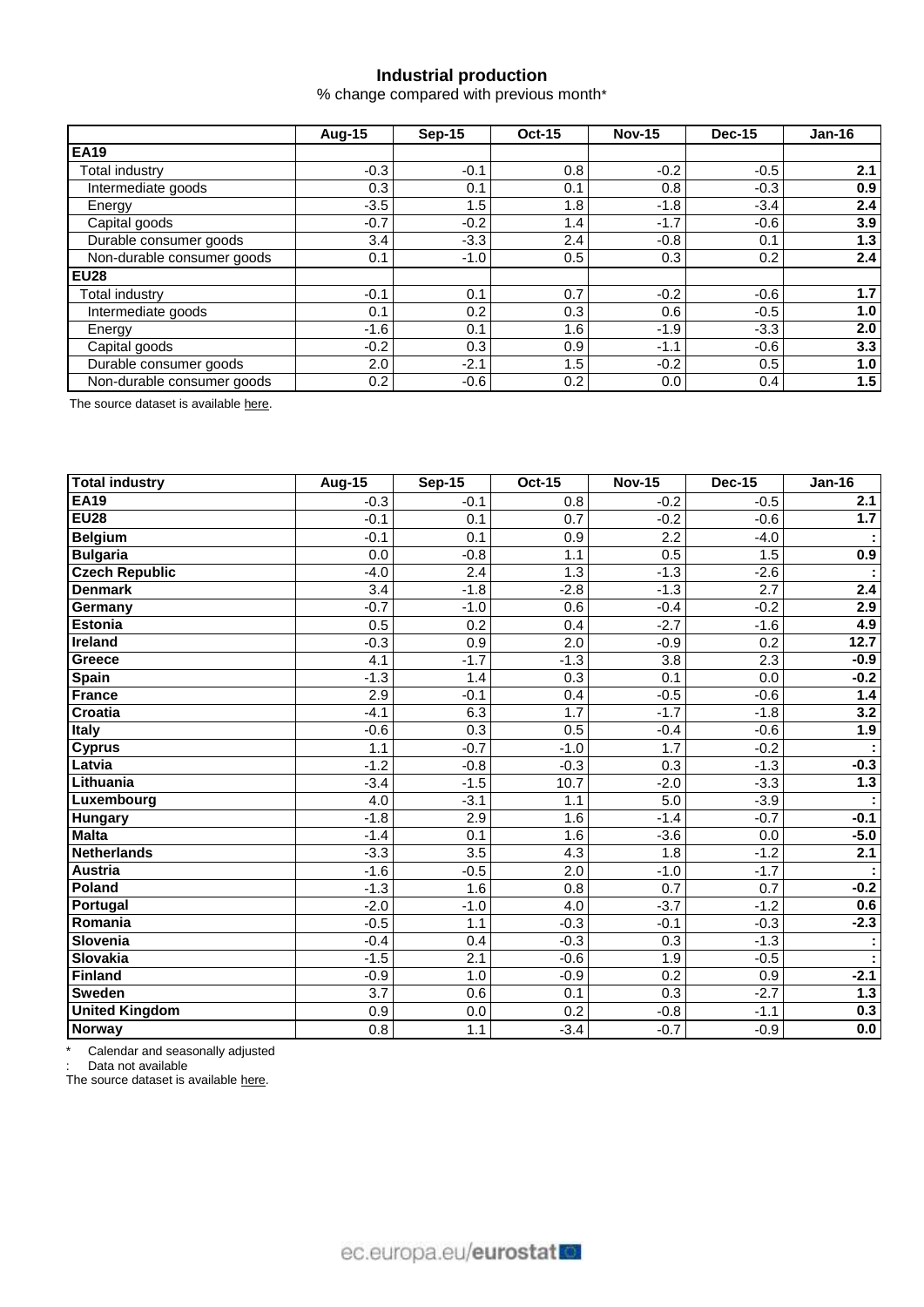## **Industrial production**

% change compared with same month of the previous year\*

|                            | Aug-15  | <b>Sep-15</b>    | <b>Oct-15</b>    | <b>Nov-15</b> | <b>Dec-15</b> | $Jan-16$ |  |
|----------------------------|---------|------------------|------------------|---------------|---------------|----------|--|
| <b>EA19</b>                |         |                  |                  |               |               |          |  |
| <b>Total industry</b>      | $2.5\,$ | 1.6              | 2.1              | 1.9           | $-0.1$        | 2.8      |  |
| Intermediate goods         | 1.4     | 1.4 <sub>1</sub> | 1.7              | 2.4           | 1.0           | 1.9      |  |
| Energy                     | $-2.2$  | $-1.5$           | 0.9              | $-0.3$        | $-6.0$        | $-3.7$   |  |
| Capital goods              | 4.3     | 2.3              | 3.6              | 2.0           | $-0.4$        | 4.6      |  |
| Durable consumer goods     | 6.7     | 2.2              | 4.4              | 2.3           | 1.0           | 3.2      |  |
| Non-durable consumer goods | 3.1     | 2.0              | 0.9              | 1.5           | $2.6\,$       | 7.3      |  |
| <b>EU28</b>                |         |                  |                  |               |               |          |  |
| <b>Total industry</b>      | 2.6     | 1.9              | 2.5              | 2.0           | 0.2           | 2.5      |  |
| Intermediate goods         | 1.2     | 1.2              | 1.9              | 2.2           | 0.6           | 1.4      |  |
| Energy                     | 0.7     | $-0.1$           | 1.7              | 0.4           | $-4.7$        | $-2.7$   |  |
| Capital goods              | 4.1     | 2.9              | 3.9 <sup>°</sup> | 2.6           | 0.1           | 4.7      |  |
| Durable consumer goods     | 4.6     | 1.9              | 3.4              | 1.8           | 1.0           | 3.0      |  |
| Non-durable consumer goods | 2.4     | 1.7              | 1.0 <sub>1</sub> | 1.1           | 2.2           | 5.3      |  |

The source dataset is availabl[e here.](http://appsso.eurostat.ec.europa.eu/nui/show.do?query=BOOKMARK_DS-069601_QID_1E707F69_UID_-3F171EB0&layout=TIME,C,X,0;GEO,L,Y,0;NACE_R2,L,Y,1;INDIC_BT,L,Z,0;S_ADJ,L,Z,1;UNIT,L,Z,2;INDICATORS,C,Z,3;&zSelection=DS-069601INDIC_BT,PROD;DS-069601UNIT,PCH_SM;DS-069601INDICATORS,OBS_FLAG;DS-069601S_ADJ,WDA;&rankName1=UNIT_1_2_-1_2&rankName2=INDIC-BT_1_2_-1_2&rankName3=INDICATORS_1_2_-1_2&rankName4=S-ADJ_1_2_-1_2&rankName5=TIME_1_0_0_0&rankName6=GEO_1_0_0_1&rankName7=NACE-R2_1_0_1_1&sortR=ASC_-1_FIRST&sortC=ASC_-1_FIRST&rStp=&cStp=&rDCh=&cDCh=&rDM=true&cDM=true&footnes=false&empty=false&wai=false&time_mode=ROLLING&time_most_recent=true&lang=EN&cfo=%23%23%23%2C%23%23%23.%23%23%23)

| <b>Total industry</b> | Aug- $15$        | <b>Sep-15</b>    | <b>Oct-15</b>    | <b>Nov-15</b>    | <b>Dec-15</b>    | <b>Jan-16</b> |
|-----------------------|------------------|------------------|------------------|------------------|------------------|---------------|
| <b>EA19</b>           | 2.5              | 1.6              | 2.1              | 1.9              | $-0.1$           | 2.8           |
| <b>EU28</b>           | 2.6              | 1.9              | $\overline{2.5}$ | $\overline{2.0}$ | 0.2              | 2.5           |
| <b>Belgium</b>        | 1.5              | $-1.1$           | 1.4              | 2.6              | $-0.8$           |               |
| <b>Bulgaria</b>       | 4.0              | 0.9              | 1.2              | 2.2              | $\overline{3.5}$ | 3.0           |
| <b>Czech Republic</b> | $\overline{7.0}$ | $\overline{3.5}$ | 6.4              | $\overline{3.2}$ | $-1.7$           |               |
| <b>Denmark</b>        | $\overline{2.7}$ | $\overline{2.0}$ | $-1.6$           | $-3.2$           | $-1.6$           | 3.2           |
| Germany               | 3.3              | 0.5              | 0.4              | $\overline{0.2}$ | $-1.2$           | 2.0           |
| <b>Estonia</b>        | $-3.0$           | $-3.6$           | $-2.3$           | $-6.4$           | $-8.3$           | $-0.2$        |
| <b>Ireland</b>        | 18.3             | 18.6             | 13.8             | 12.7             | 22.5             | 42.7          |
| Greece                | $\overline{4.3}$ | $\overline{2.6}$ | $-2.1$           | $\overline{2.0}$ | 6.4              | 4.9           |
| <b>Spain</b>          | 2.3              | 4.2              | 4.9              | 4.9              | 4.4              | 3.5           |
| <b>France</b>         | $\overline{3.2}$ | 1.9              | $\overline{3.5}$ | 3.8              | $-0.5$           | 1.9           |
| <b>Croatia</b>        | $\overline{2.0}$ | 5.5              | 6.7              | 3.6              | 0.6              | 9.3           |
| Italy                 | 1.0              | 1.8              | $\overline{3.0}$ | 1.2              | $-1.0$           | 3.9           |
| <b>Cyprus</b>         | 3.4              | 5.2              | 3.1              | 7.2              | 5.9              |               |
| Latvia                | 4.0              | $\overline{2.0}$ | 1.9              | 4.5              | $\overline{2.6}$ | 4.6           |
| Lithuania             | $\overline{5.5}$ | $-0.1$           | 6.7              | $\overline{5.7}$ | $\overline{3.5}$ | 10.5          |
| Luxembourg            | $\overline{3.5}$ | $-2.8$           | $\overline{0.1}$ | 5.7              | $-4.3$           |               |
| <b>Hungary</b>        | 6.3              | 7.9              | 12.8             | $\overline{7.1}$ | 6.9              | 2.2           |
| <b>Malta</b>          | 8.3              | $\overline{5.0}$ | 6.3              | 1.6              | $\overline{5.3}$ | $-8.9$        |
| <b>Netherlands</b>    | $-10.0$          | $-5.8$           | $-2.0$           | $-2.7$           | $-6.9$           | $-3.9$        |
| <b>Austria</b>        | 3.0              | 1.4              | 4.1              | 3.8              | $-1.9$           |               |
| Poland                | $\overline{3.0}$ | 4.1              | 4.8              | 5.5              | 4.4              | 3.6           |
| Portugal              | 0.1              | $\overline{3.7}$ | 4.7              | 0.9              | 1.0              | 0.4           |
| Romania               | $\overline{3.1}$ | $\overline{3.9}$ | $\overline{2.5}$ | 2.5              | 1.6              | $-1.7$        |
| Slovenia              | $\overline{5.1}$ | 6.0              | $\overline{3.3}$ | $\overline{4.1}$ | 1.8              | ÷             |
| <b>Slovakia</b>       | 0.5              | $\overline{7.1}$ | 4.2              | 11.8             | 8.3              | ÷             |
| <b>Finland</b>        | $-1.5$           | 0.7              | $-1.4$           | $-0.3$           | 1.9              | $-1.9$        |
| <b>Sweden</b>         | 5.5              | 7.0              | 6.1              | 7.0              | 1.1              | 5.1           |
| <b>United Kingdom</b> | 1.7              | 1.0              | $\overline{2.2}$ | 0.5              | $-0.2$           | 0.2           |
| <b>Norway</b>         | 3.1              | $\overline{2.0}$ | $-3.0$           | $-1.7$           | $-2.1$           | $-0.3$        |

\* Calendar adjusted

: Data not available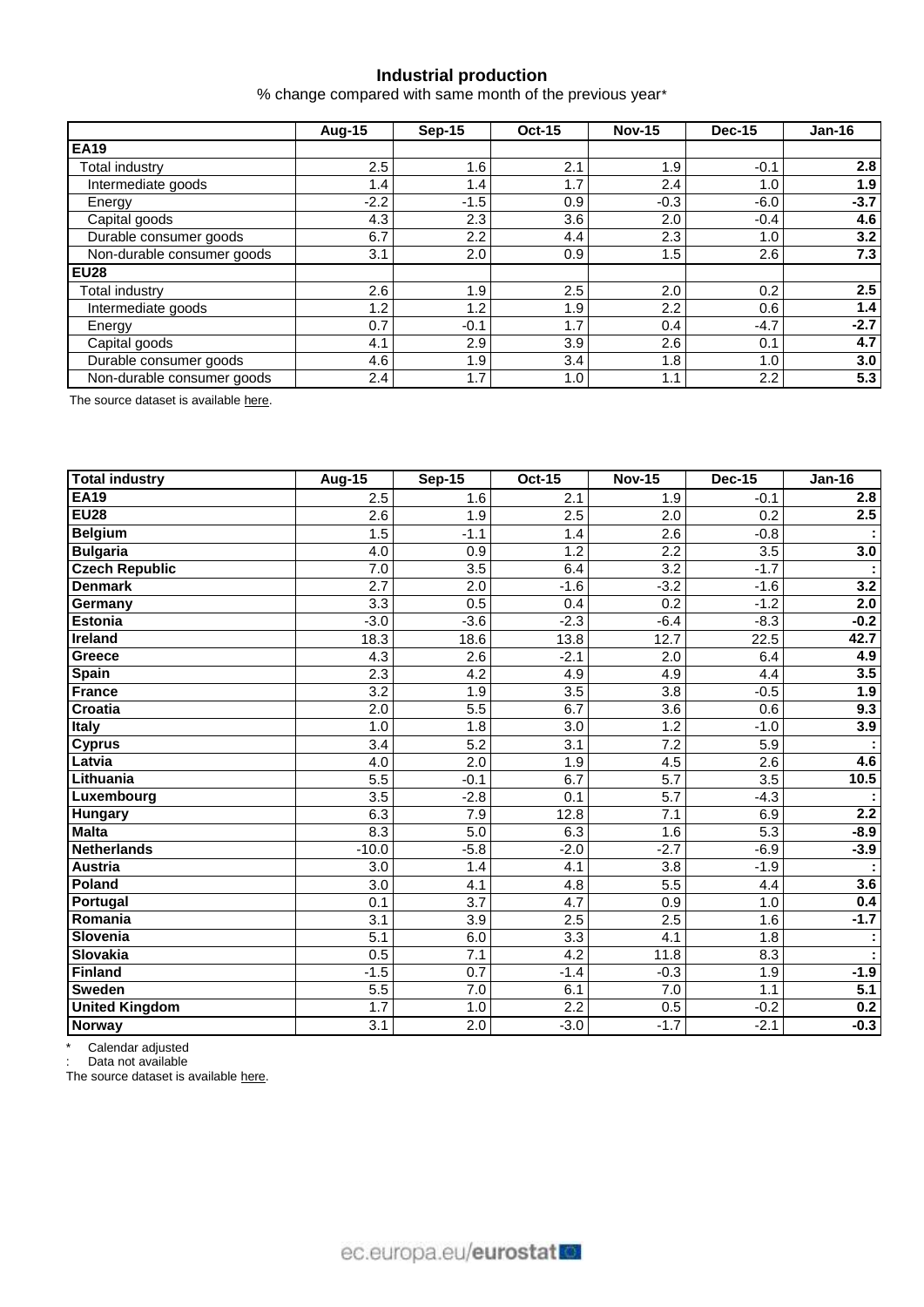## **Production indices for total industry, calendar and seasonally adjusted** (base year 2010)

|                       | 01/15 | 02/15 | 03/15 | 04/15 | 05/15 | 06/15              | 07/15 | 08/15 | 09/15 | 10/15 | 11/15 | 12/15 | 01/16 |
|-----------------------|-------|-------|-------|-------|-------|--------------------|-------|-------|-------|-------|-------|-------|-------|
| <b>EA19</b>           | 102.0 | 103.2 | 102.9 | 102.9 | 102.8 | 102.7              | 103.2 | 102.9 | 102.8 | 103.6 | 103.5 | 102.9 | 105.1 |
| <b>EU28</b>           | 102.5 | 103.5 | 103.5 | 103.5 | 103.4 | $\overline{103.5}$ | 103.7 | 103.5 | 103.7 | 104.3 | 104.1 | 103.5 | 105.2 |
| <b>Belgium</b>        | 104.3 | 101.1 | 104.2 | 103.4 | 103.7 | 101.3              | 103.3 | 103.3 | 103.4 | 104.3 | 106.6 | 102.3 |       |
| <b>Bulgaria</b>       | 110.7 | 110.0 | 109.1 | 109.5 | 111.0 | 110.6              | 110.1 | 110.1 | 109.2 | 110.4 | 110.9 | 112.5 | 113.5 |
| <b>Czech Republic</b> | 114.1 | 115.1 | 114.8 | 115.5 | 115.1 | 116.1              | 117.5 | 112.9 | 115.6 | 117.1 | 115.6 | 112.6 |       |
| <b>Denmark</b>        | 102.3 | 102.5 | 106.8 | 105.9 | 103.2 | 108.7              | 103.3 | 106.8 | 104.9 | 102.0 | 100.7 | 103.4 | 105.9 |
| Germany               | 108.9 | 109.1 | 108.6 | 109.3 | 109.7 | 108.8              | 110.0 | 109.2 | 108.1 | 108.7 | 108.3 | 108.1 | 111.2 |
| <b>Estonia</b>        | 129.7 | 131.3 | 130.4 | 131.0 | 129.6 | 128.4              | 127.5 | 128.2 | 128.5 | 129.0 | 125.5 | 123.5 | 129.5 |
| Ireland               | 111.0 | 149.4 | 136.0 | 138.2 | 129.2 | 131.3              | 139.0 | 138.6 | 139.9 | 142.7 | 141.4 | 141.7 | 159.7 |
| Greece                | 87.5  | 89.8  | 90.6  | 88.4  | 83.6  | 83.6               | 86.1  | 89.7  | 88.1  | 87.0  | 90.3  | 92.4  | 91.5  |
| <b>Spain</b>          | 92.0  | 92.6  | 93.4  | 93.6  | 93.9  | 94.5               | 95.1  | 93.8  | 95.1  | 95.5  | 95.6  | 95.6  | 95.4  |
| <b>France</b>         | 100.7 | 100.7 | 101.6 | 100.6 | 101.0 | 101.6              | 99.4  | 102.3 | 102.1 | 102.5 | 102.0 | 101.4 | 102.8 |
| Croatia               | 91.6  | 93.8  | 95.8  | 94.1  | 95.9  | 93.8               | 96.0  | 92.1  | 97.9  | 99.6  | 97.9  | 96.1  | 99.2  |
| <b>Italy</b>          | 90.3  | 91.4  | 91.9  | 91.6  | 92.4  | 91.6               | 92.6  | 92.0  | 92.3  | 92.8  | 92.4  | 91.8  | 93.5  |
| <b>Cyprus</b>         | 71.1  | 72.4  | 72.6  | 74.1  | 74.6  | 72.9               | 74.3  | 75.1  | 74.6  | 73.9  | 75.2  | 75.0  |       |
| Latvia                | 110.9 | 111.6 | 123.3 | 123.1 | 121.4 | 119.3              | 120.4 | 118.9 | 118.0 | 117.7 | 118.1 | 116.6 | 116.3 |
| Lithuania             | 111.8 | 118.8 | 114.3 | 118.2 | 120.5 | 121.1              | 121.9 | 117.7 | 115.9 | 128.3 | 125.7 | 121.6 | 123.2 |
| Luxembourg            | 98.1  | 100.6 | 100.4 | 99.2  | 97.3  | 98.6               | 96.3  | 100.2 | 97.0  | 98.1  | 103.1 | 99.0  |       |
| Hungary               | 119.0 | 117.8 | 120.7 | 120.8 | 120.6 | 121.8              | 121.1 | 118.9 | 122.4 | 124.4 | 122.6 | 121.7 | 121.6 |
| <b>Malta</b>          | 101.1 | 99.0  | 98.7  | 99.4  | 100.7 | 102.3              | 100.8 | 99.4  | 99.5  | 101.0 | 97.4  | 97.5  | 92.5  |
| <b>Netherlands</b>    | 98.7  | 99.3  | 94.9  | 93.7  | 89.0  | 92.7               | 89.7  | 86.7  | 89.7  | 93.6  | 95.3  | 94.2  | 96.2  |
| <b>Austria</b>        | 110.6 | 111.1 | 109.9 | 109.6 | 109.6 | 110.4              | 112.0 | 110.2 | 109.7 | 111.9 | 110.8 | 108.9 |       |
| Poland                | 118.0 | 118.9 | 120.0 | 117.6 | 118.7 | 119.2              | 119.4 | 117.9 | 119.8 | 120.8 | 121.6 | 122.5 | 122.3 |
| Portugal              | 95.3  | 94.4  | 94.9  | 97.2  | 98.7  | 97.1               | 99.1  | 97.1  | 96.1  | 99.9  | 96.2  | 95.0  | 95.6  |
| Romania               | 130.7 | 131.0 | 131.2 | 131.0 | 130.9 | 131.9              | 132.2 | 131.6 | 133.1 | 132.7 | 132.6 | 132.2 | 129.1 |
| Slovenia              | 104.7 | 105.0 | 105.2 | 105.1 | 106.1 | 105.3              | 106.3 | 105.9 | 106.3 | 106.0 | 106.3 | 104.9 |       |
| <b>Slovakia</b>       | 127.2 | 127.6 | 130.2 | 128.9 | 129.3 | 131.0              | 132.6 | 130.6 | 133.4 | 132.6 | 135.1 | 134.4 |       |
| <b>Finland</b>        | 93.3  | 92.7  | 93.1  | 93.3  | 93.1  | 94.3               | 94.0  | 93.2  | 94.1  | 93.3  | 93.5  | 94.3  | 92.3  |
| <b>Sweden</b>         | 92.9  | 94.2  | 94.8  | 97.6  | 97.5  | 97.4               | 94.7  | 98.2  | 98.8  | 98.9  | 99.2  | 96.5  | 97.8  |
| <b>United Kingdom</b> | 97.2  | 97.5  | 98.1  | 98.2  | 98.4  | 98.3               | 97.9  | 98.7  | 98.8  | 99.0  | 98.2  | 97.1  | 97.4  |
| <b>Norway</b>         | 95.6  | 97.8  | 99.1  | 93.4  | 96.0  | 99.2               | 98.7  | 99.5  | 100.6 | 97.2  | 96.5  | 95.6  | 95.6  |

: Data not available